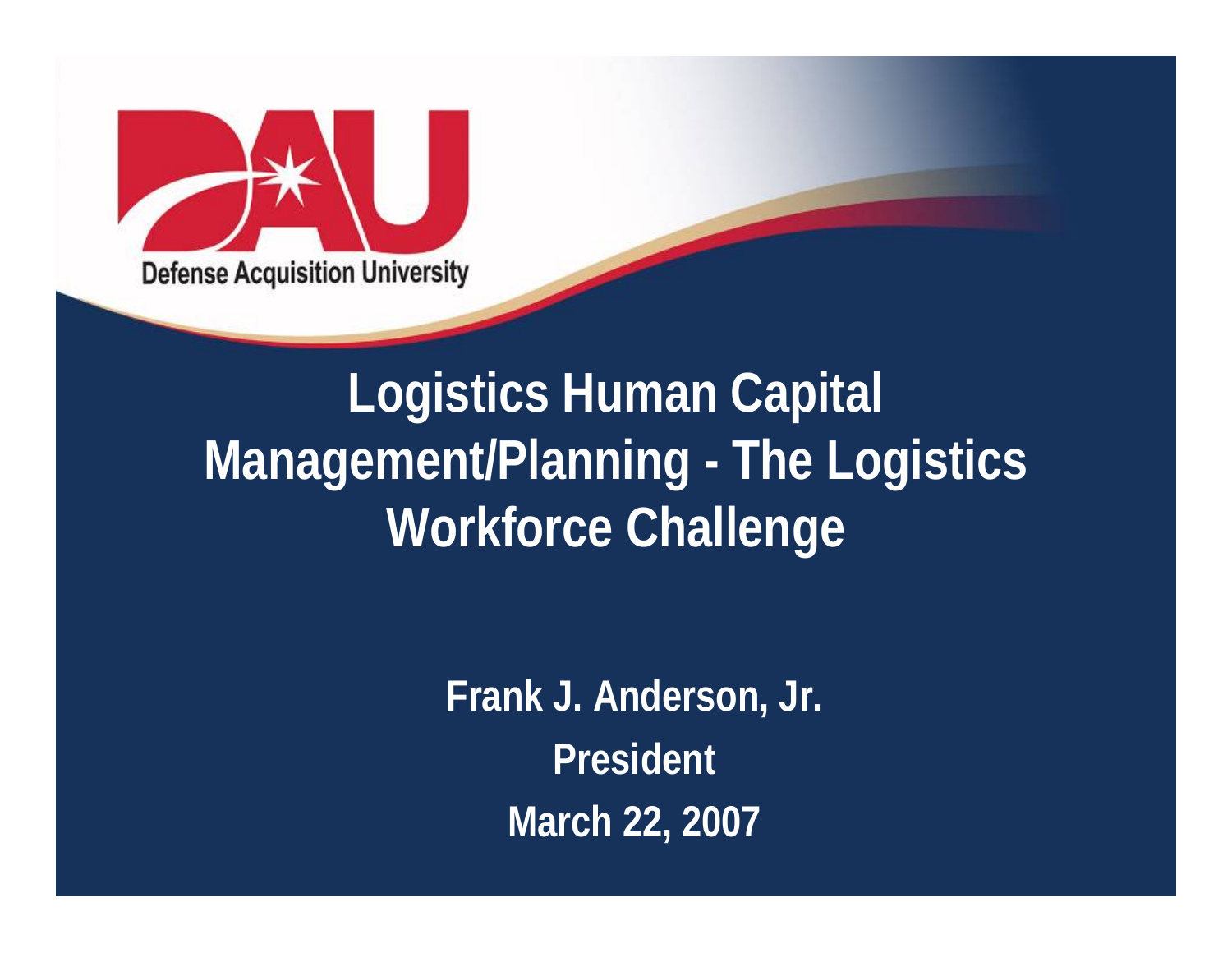

## **DAU – Not your father's Chevrolet**





**Turbocharged by the PLM – Knowledge Sharing, Continuous Learning, Performance Support**



**New Navigation Systems: AT&L Certification Tracks, Core Plus** 

> **Flexible framework –multiple regional campuses, on-site learning, learning at point of need**

**Falling ownership costs – triple the throughput at no additional costs**

**Variable transmission – resident, distance learning, FOLE**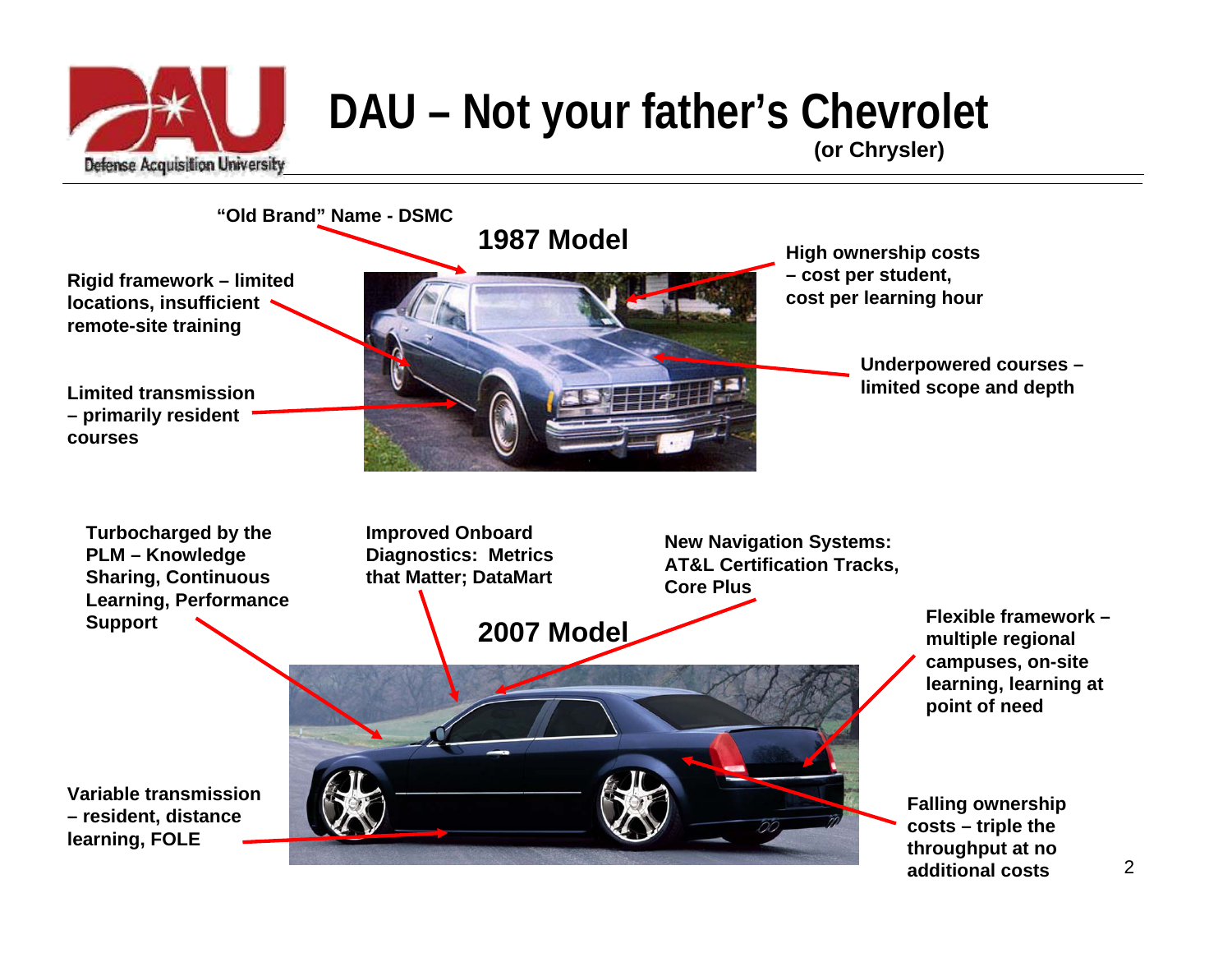

#### **AT&L Human Capital Strategic Plan V1.0**

Published June 13, 2006



#### **AT&L Human Capital Strategic Plan** v 1.0



**15 Enabling Objectives 38 Defined Tasks**

| Goal 1 – Align and fully integrate with overarching DoD<br>human capital initiatives<br>• Performance Management<br>• Competencies                                                                                              |
|---------------------------------------------------------------------------------------------------------------------------------------------------------------------------------------------------------------------------------|
| Goal 2 - Maintain a decentralized execution strategy that<br>recognizes the components' lead role and<br>responsibility for force planning and workforce<br>management.<br>· Position Category Description<br>· Workforce Count |
| <u>Goal 3 – Establish a comprehensive, data-driven</u><br>workforce analysis and decision-making<br>capability<br>· "Data Green Initiative                                                                                      |
| Goal 4 – Provide learning assets at the point of need to<br>support mission-responsive human capital<br>development<br>• "Core Plus"<br>• Demand Management                                                                     |
| Goal 5 - Execute DoD AT&L workforce communications<br>plan that is owned by all AT&L senior leaders<br>(One Team, One Vision, A Common Message,<br>and Integrated Strategies.)                                                  |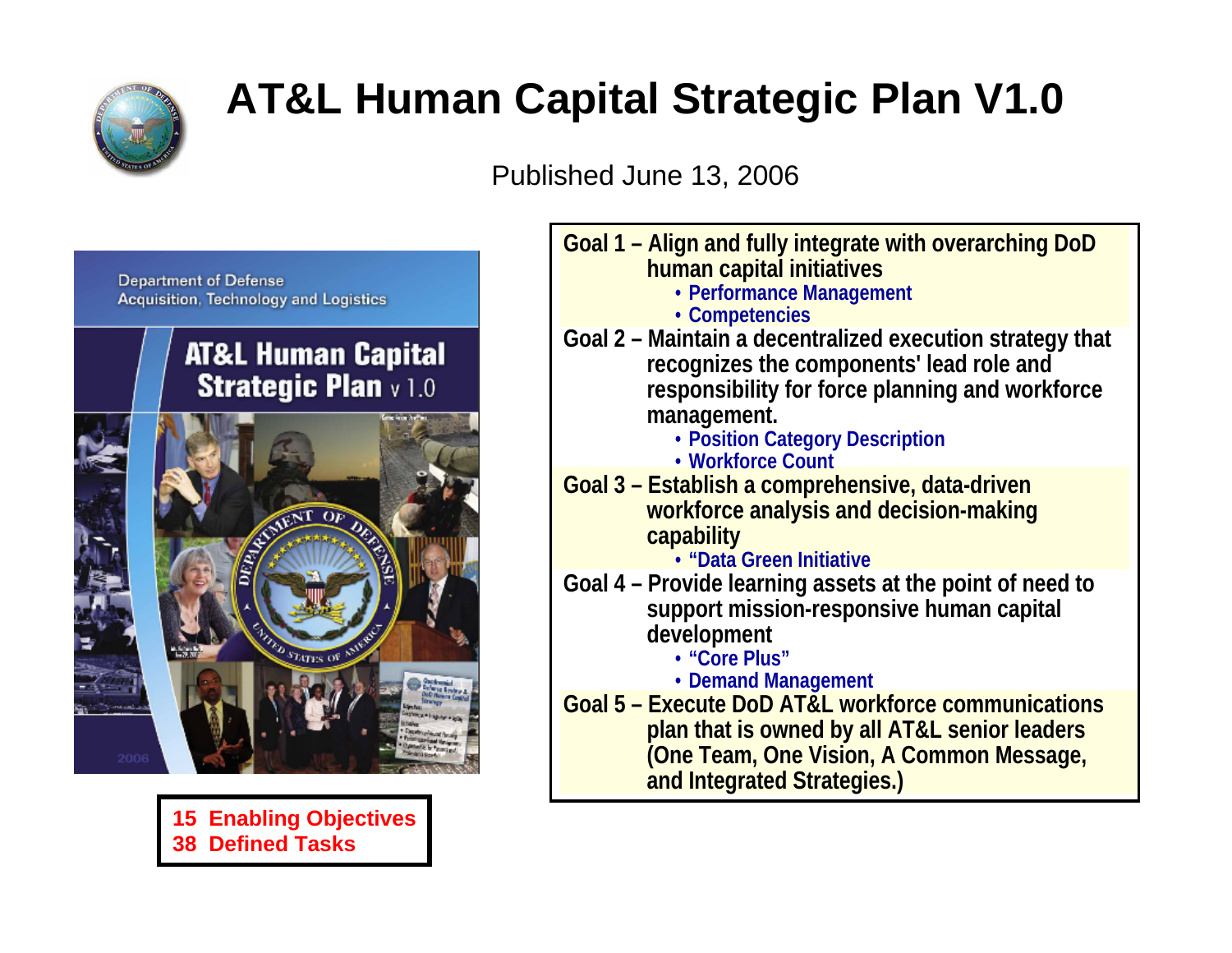

# **HCSP Integrated Framework The DoD (AT&L) Strategic Workforce Planning Framework**

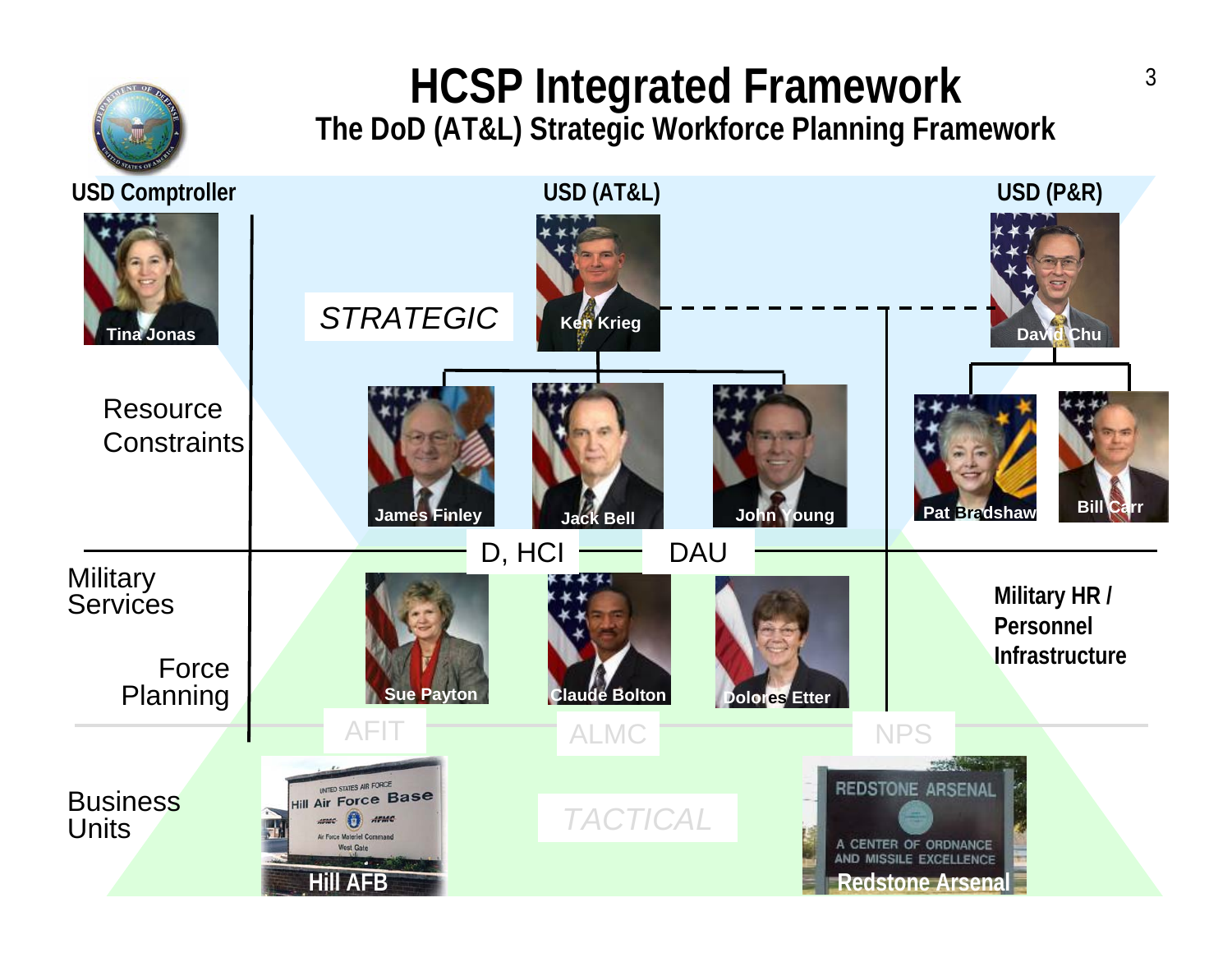

### **AT&L Workforce by Generations**

As of September 30, 2005

|                                                | National*               |             | DoD**          |             | <b>Civilian AT&amp;L</b><br>Workforce*** |             |
|------------------------------------------------|-------------------------|-------------|----------------|-------------|------------------------------------------|-------------|
| Generation                                     | Workforce<br>(millions) | % Workforce | Workforce      | % Workforce | Workforce                                | % Workforce |
| <b>Silent Generation</b><br>(born before 1946) | 11.5                    | 7.5%        | 65,099         | 9.5%        | 10,185                                   | 8.7%        |
| <b>Baby Boomers</b><br>$(1946-64)$             | 61.5                    | 42.0%       | 435,871        | 63.5%       | 81,385                                   | 69.3%       |
| <b>Generation X</b><br>$(1965 - 76)$           | 43.5                    | 29.5%       | 124,509        | 18.1%       | 17,571                                   | 15.0%       |
| <b>Generation Y</b><br>$(1977-89)$             | 31.5                    | 21.0%       | 61,372         | 8.9%        | 8,217                                    | 7.0%        |
| <b>Millennium</b><br>$(1990 - present)$        | 51.0                    | 0%          | $\overline{0}$ | 0%          | $\overline{0}$                           | 0%          |
|                                                |                         | 100.0%      |                | 100.0%      |                                          | 100.0%      |

**Notes:**

**\* Source: Amour, Stephanie "Generation Y They've Arrived at Work with a New Attitude" USA Today, Nov 7, 2005, 18-28 \*\*Source: OSD P&R Report: DoD Civilian Workforce Statistics/DoD Demographics/May 2006 Edition \*\*\*Source: DMDC FY05 AT&L Workforce Count/AT&L workforce data contains 389 files with null for age**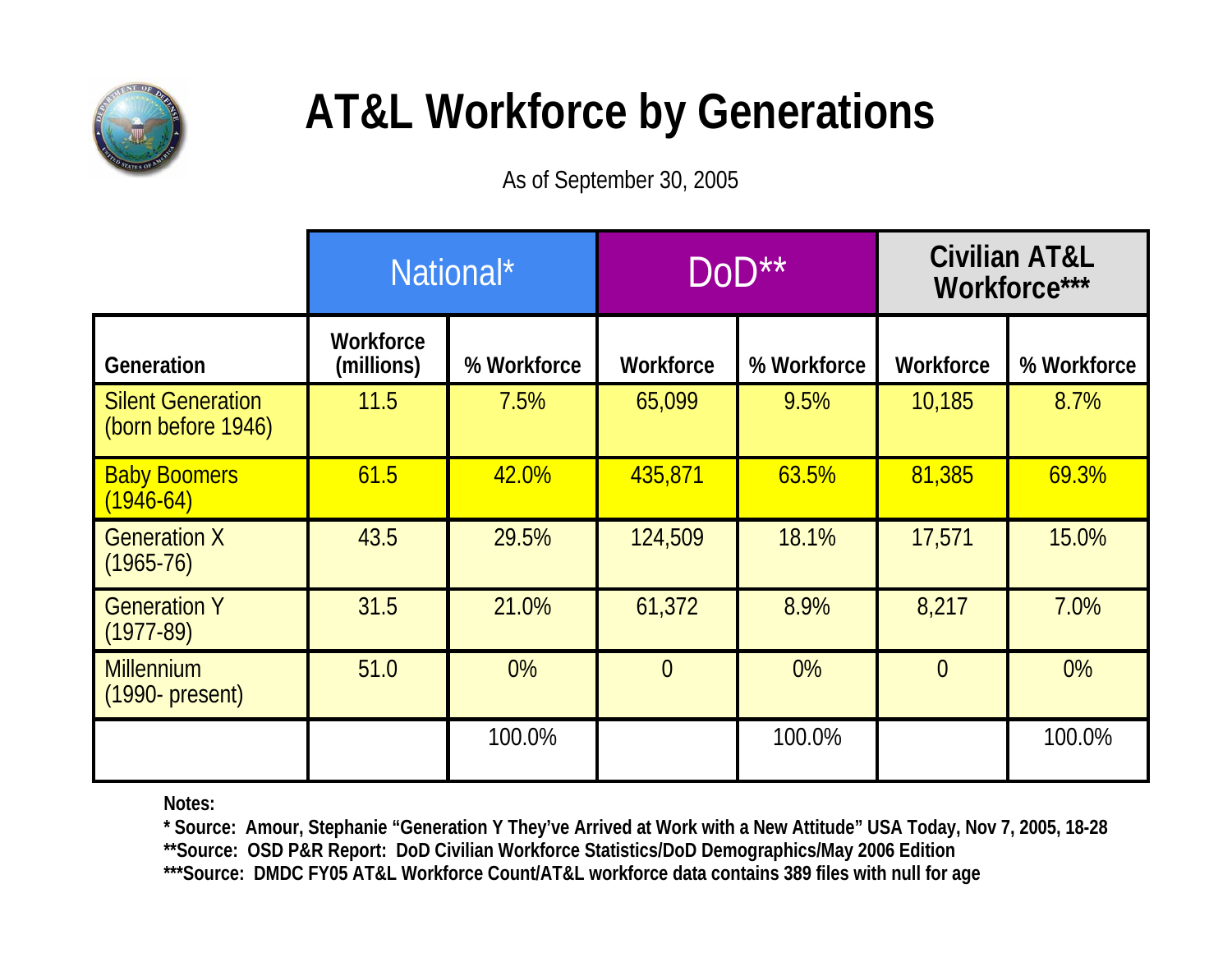

#### **Acquisition Logistics Workforce Numbers: Rise and Fall with AT&L Workforce Numbers**



1. DMDC website: <http://siadapp.dior.whs.mil/index.html>. 2. [80-92 GAO 96-46 (extrap p7)][93-97 GAO 98- 127][98 DPAP][99-04 DoD IG D-2006-073 p9. 3. 85-95 DPAP; 99-04 DOD IG D-2006-073; 05 AWCM. 4. 87- 90 projection; 92-97 as reported to Congress;98 extrapolated; 99-2005 from DMDC/DAU data mart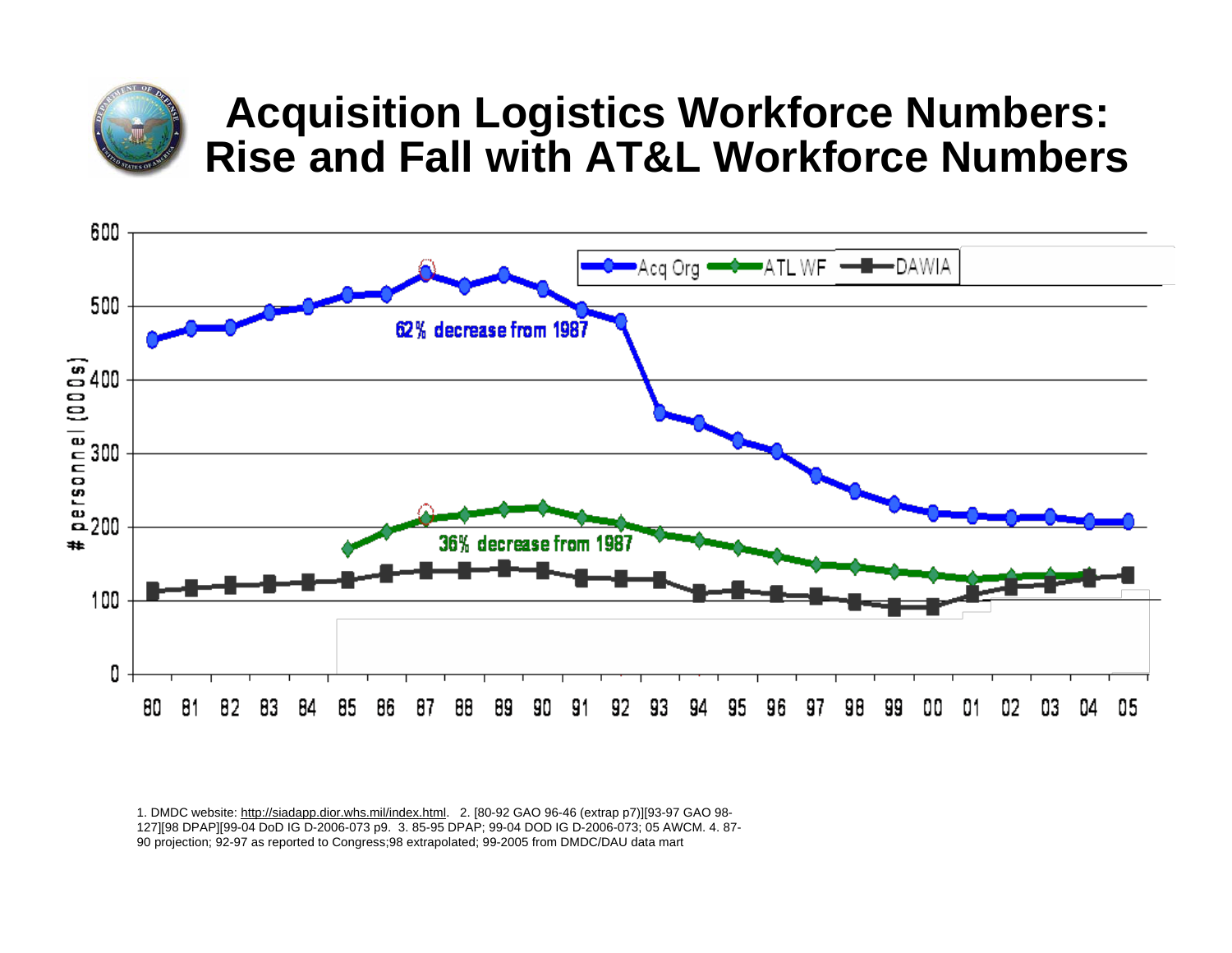

#### **Logistics AT&L Workforce**

(1999 through 2005)

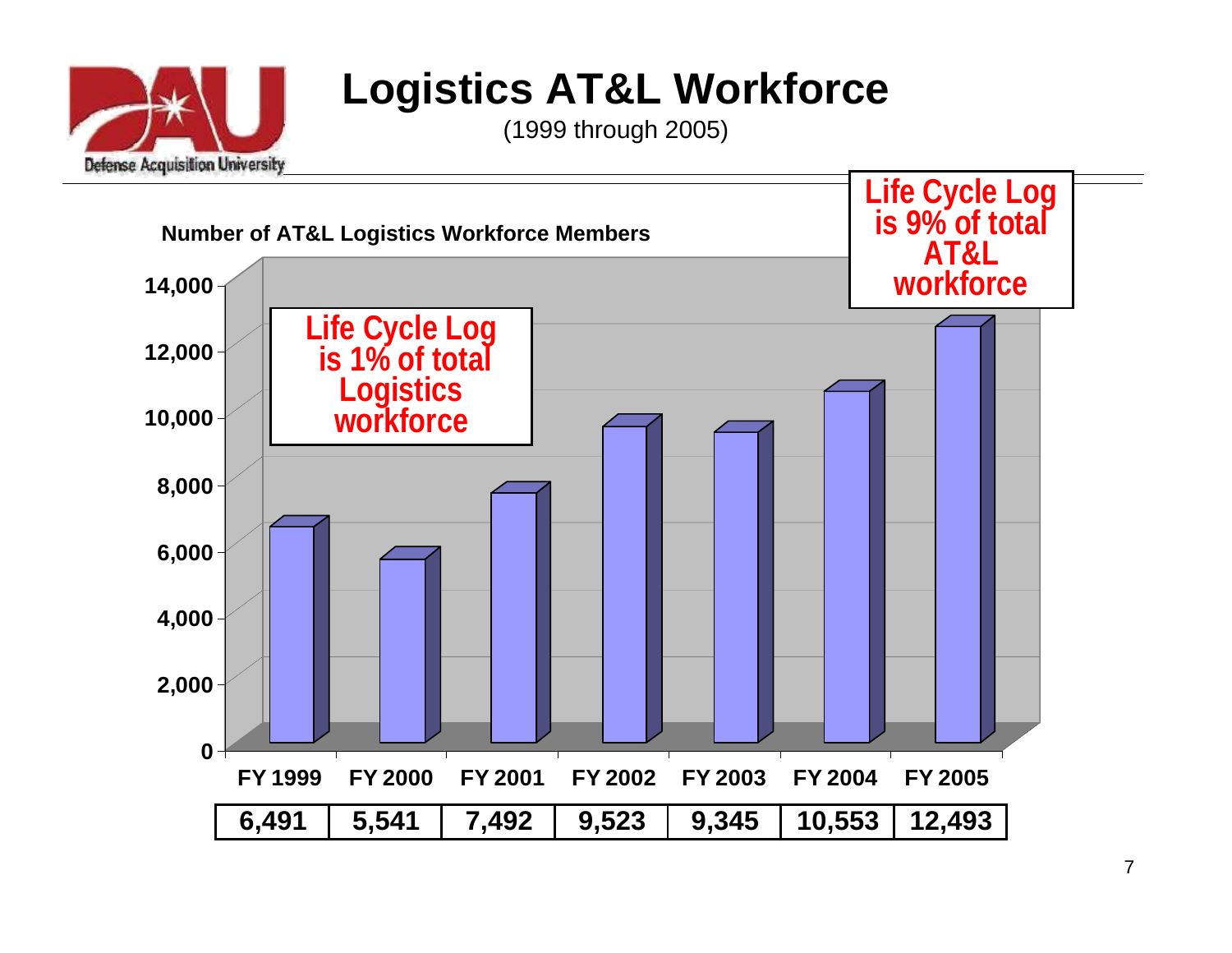#### **DAU Logistics and Sustainment**